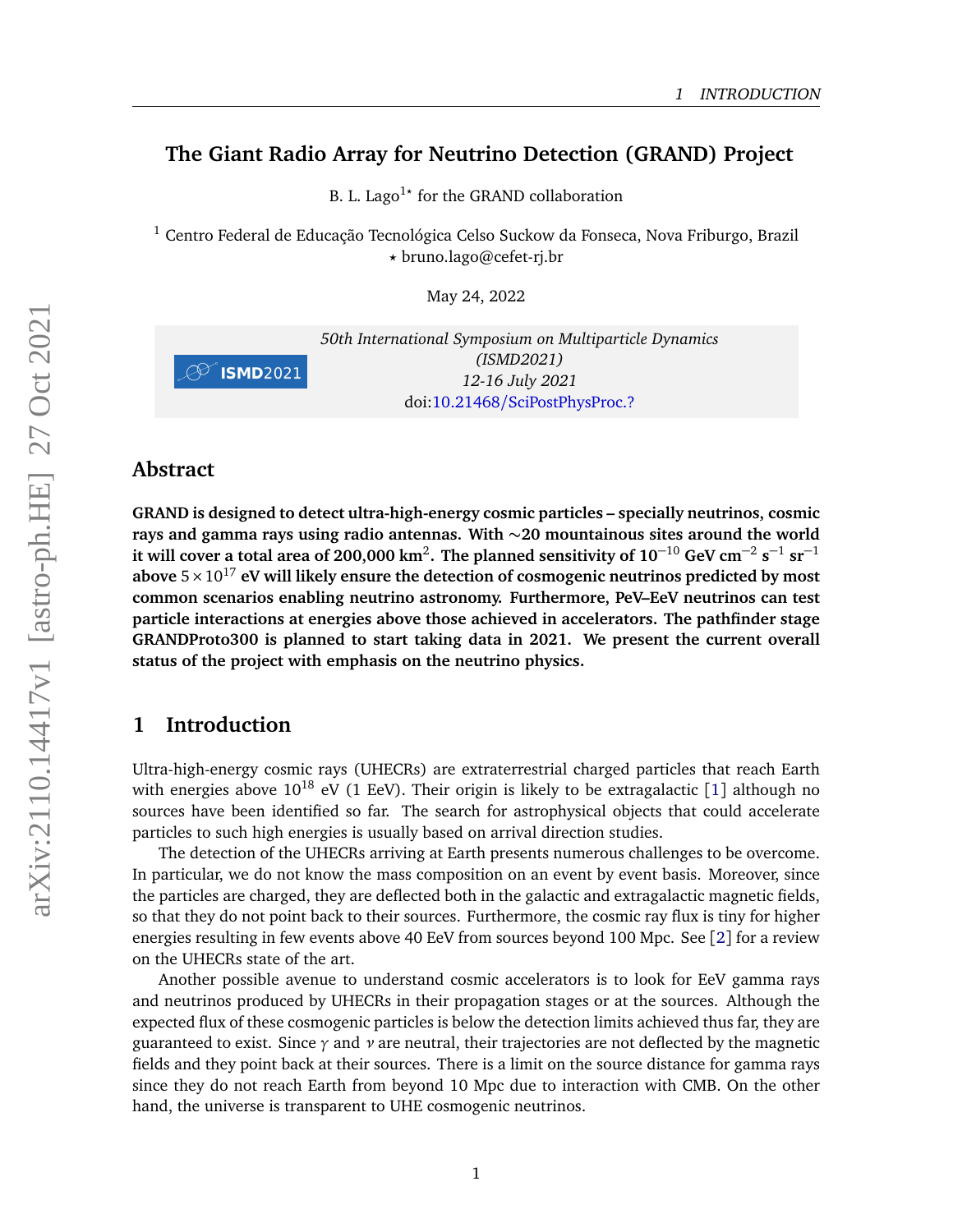Given that cosmogenic gamma rays and neutrinos can provide important information on the composition, spectrum and redshift evolution of the sources of UHECRs [[3,](#page-5-2) [4](#page-5-3)], it is worth to aim for a detector sensitive to these messengers.

### **2 Science Case**

The Giant Radio Array for Neutrino Detection (GRAND) project has a wide and rich science case [[5](#page-5-4)]. In the energy range from  $10^{7.5}$  GeV to  $10^9$  GeV there is a transition, from galactic to extragalactic, on the origin of UHECRs. The early stage of GRAND will detect cosmic rays in this energy range providing high statistics. Furthermore, the exposure will increase 20-80 times with full sky coverage on the latest stages. GRAND will help shed light into topics such as: muon discrepancy, UHECR mass composition and p-air cross section.

Neutrinos play an important role on the detection principle of GRAND. Hence, neutrino astronomy, neutrino cosmogenic flux, neutrino cross-section measurements, spectral and/or angular distribution distortions and flavour ratios are among the topics addressed by GRAND.

The same process involved on the production of cosmogenic neutrinos yields UHE gamma rays. The predicted sensitivity for GRAND will be competitive since the early stages of development.

GRAND will be able to detect Fast Radio Bursts [[6](#page-5-5)] and Giant Radio Pulses [[7](#page-5-6)] by incoherently adding the signals from individual antennas. The temperature of the sky will be measured with mK precision, as a function of frequency. Hence, GRAND will reconstruct the global Epoch of Reionization signature and identify the absorption feature due to reionization below 100 MHz following the approach described in [[8](#page-5-7)].

### **3 Detector: principle and design**

The detection principle is based on the radio signal emitted by the Extensive Air Showers (EAS) produced by the UHECRs in the atmosphere. The radio emission occurs due to the interaction of mainly electrons and positrons with the geomagnetic field and the excess of electrons established during the development of the EAS. This radiation can be detected far from the shower since it is not attenuated much by the atmosphere. For more details see [[9](#page-5-8)].

Cosmic rays with incoming trajectories closer to the horizon produce a larger footprint on the ground and GRAND is well designed to detect such events. Cosmic rays will be detected by reaching the Earth and inducing an EAS. Cosmogenic neutrinos produced by them in their propagation through the Universe can also produce EAS close to the horizon. There are two possibilities for the neutrino detection: (*i*) a tau neutrino interacting underground or inside a mountain produces a tau particle that escapes and decays in the atmosphere above the GRAND site. (*ii*) A similar process may occur (less probable than the previous one) for very horizontal events since the atmosphere traversed in this case is roughly equivalent to 100 m of rock.

The GRAND design is modular and aims to cover an area of  $200,000 \text{ km}^2$  with 20 sites spread worldwide. Each site is panned to have 10,000 antennas and to be located on radio quiet mountainous regions. The irregular landscape increases the probability of tau neutrinos interacting inside mountains and the produced tau lepton decaying in the atmosphere and also improves the detection rate when compared to a flat landscape. With sites all around the globe GRAND will have full sky coverage.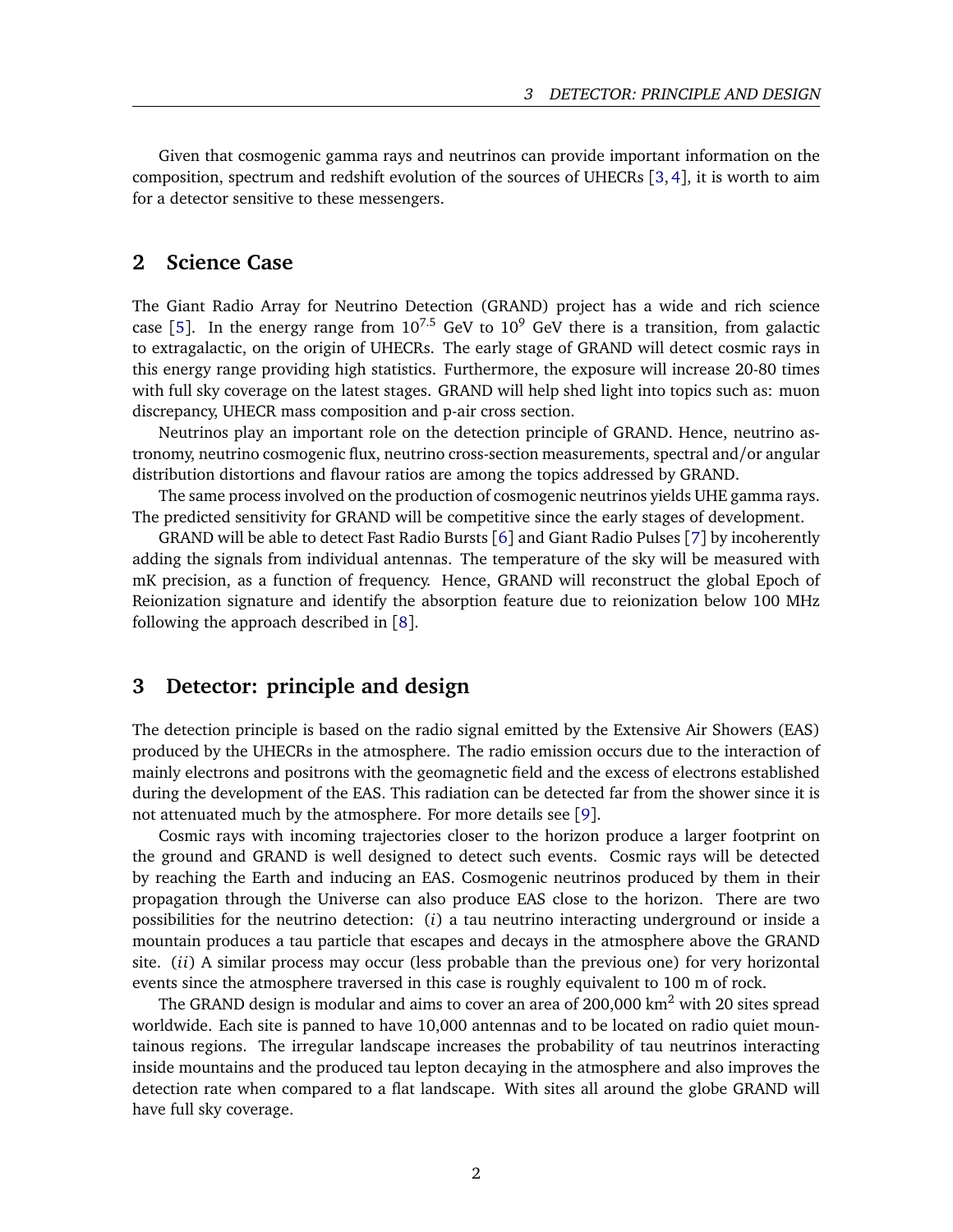The antennas are relatively cheap and will operate on the 50 MHz to 200 MHz frequency range. The bow tie design was chosen to enable flat response in both azimuthal angle and frequency. Since earth-skimming events are expected to have zenith angles close to 90°, the antennas will be placed at a height of 5 m in order to avoid interference due to reflection of the radio signal on the ground.

### **4 Ultra-high-energy messengers**

### **4.1 Neutrinos**

The interaction of UHECRs with either the Cosmic Microwave Background (CMB) or the Extragalactic Background Light (EBL) results in a diffuse flux of cosmogenic neutrinos. The predictions for the flux of such neutrinos suffers from a large spread due to: Properties of the UHECRs, distribution and evolution with redshift of sources, neutrino emissivity of the source, UHECR injection spectrum and mass composition of the injection at the source. Nevertheless, in its latest stage GRAND will achieve enough sensitivity  $(E^2 dN/dE_y \sim 10^{-10}$  GeV cm<sup>-2</sup> s<sup>-1</sup> sr<sup>-1</sup>) to detect these neutrinos, even in the pessimistic scenarios (figure [1\)](#page-2-0). UHECRs interacting with photons and hadrons inside the sources can produce neutrinos. After 3 years of operation, GRAND could discover the first sources of UHE neutrinos at a significance of 5*σ* [[10](#page-5-9)].

<span id="page-2-0"></span>

Figure 1: *Left*: Predicted cosmogenic neutrino flux, compared to experimental upper limits and sensitivities of several existing and projected experiments. The gray-shaded regions were obtained through the combined fit of energy spectrum and mass-composition using Auger data and UHECR simulations [[3](#page-5-2)]. *Right*: Estimated upper limits on UHE photon sensitivity for GRAND after 3 years of operation. For reference, the predicted cosmogenic UHE photon flux for pure-proton and pure-iron scenarios, as estimated in [[4](#page-5-3)] was also shown. For comparison, we include the existing upper limits from Auger and the Telescope Array (TA) and the projected reach of Auger by 2025.

Given that several new physics models have effects that scale like  $\kappa_n E_{\nu}^n L$ , where  $E_{\nu}$  is the neutrino energy and *L* is the source-detector baseline, GRAND is likely to probe  $\kappa_n$  down to  $4 \times 10^{-50}$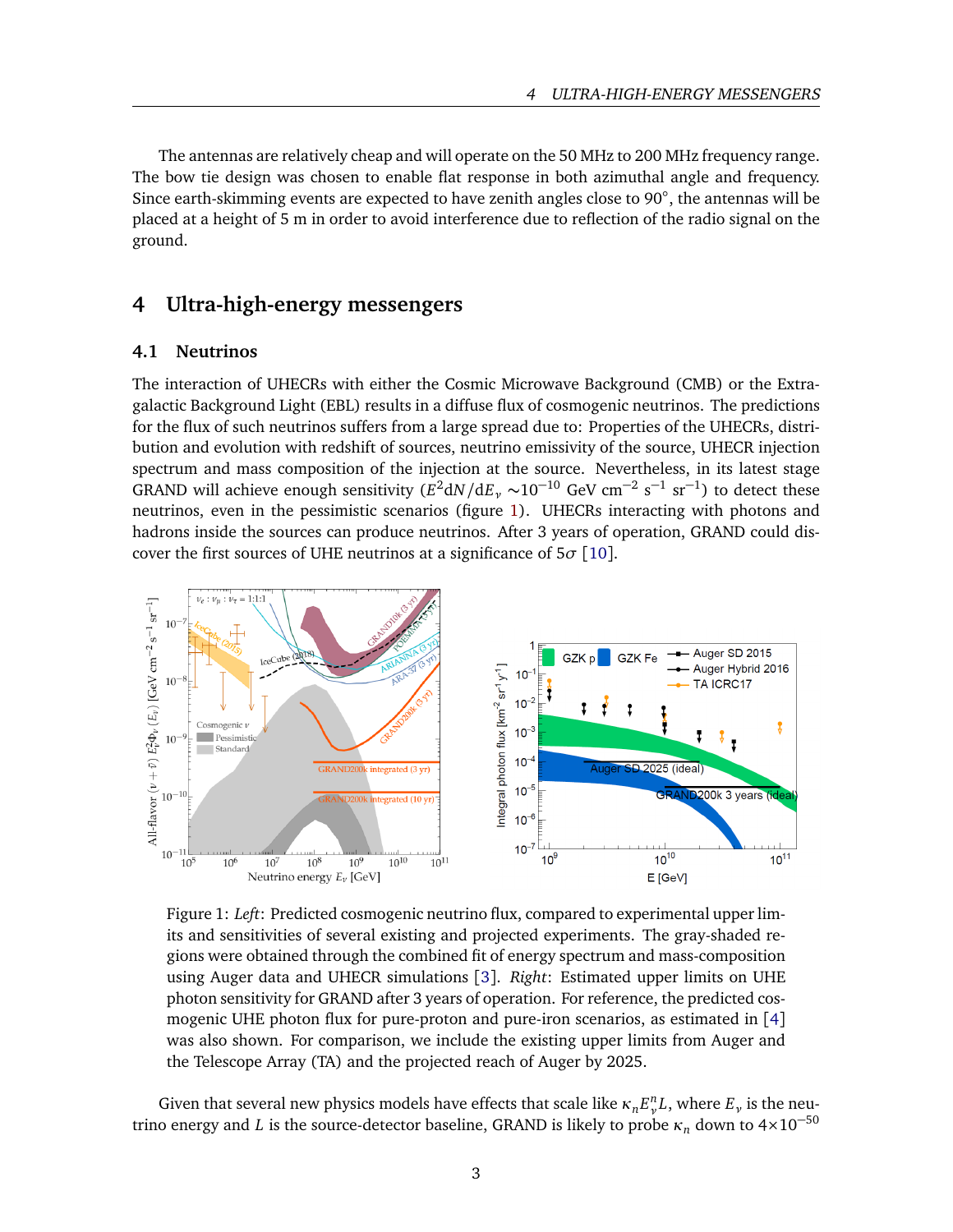EeV<sup>1−*n*</sup> for  $E_{\nu}$  =1 EeV and *L* = 1 Gpc. This sensitivity is orders of magnitude greater than the ones obtained from atmospheric and solar neutrinos [[11,](#page-5-10)[12](#page-5-11)].

GRAND will measure the angular distribution of the tau neutrino flux around the Earth with a sub-degree angular resolution. Assuming the incoming neutrinos follow an isotropic distribution, it is possible to extract the tau neutrino-nucleon cross section [[13](#page-5-12)].

Another observable sensitive to new physics with neutrinos is the spectral shape. The search for features, peaks and slope changes on the neutrino energy spectrum benefits from GRAND's high statistics and energy resolution.

For a brief review on the neutrino topic see [[14](#page-5-13)].

#### **4.2 Gamma rays**

Although not detected so far, UHE gamma rays are also guaranteed to exist. Given the predicted sensitivity (see figure [1\)](#page-2-0) of GRAND to UHE gamma rays the task goals are:

- Measure the flux of cosmogenic gamma rays above  $10^{10}$  GeV or strongly constrain it.
- Detect nearby sources of UHE gamma rays up to to 10Mpc since gamma rays point back to their astrophysical sources.
- The detection of UHE gamma rays would probe the little known diffuse cosmic radio background (CRB) . GRAND could be the first experiment to put such indirect constraints on the local (up to to 10Mpc) CRB with its full efficiency for photon detection in the energy range from  $10^{10}$  to  $10^{11}$  GeV.

### **4.3 Cosmic rays**

GRAND was designed to provide a precise measurement of the shape of the cosmic ray energy spectrum cutoff around  $4\times10^{10}$  GeV. This piece of information will enable the distinction between scenarios where the sources run out of power and those where GZK processes are dominant [[15](#page-6-0)]. In the latest stages GRAND will be fully sensitive to cosmic rays with energies greater than  $10^{10}$ GeV and zenith angles  $65^{\circ} \le \theta \le 85^{\circ}$  resulting in 32,000 events with energies above  $10^{10.5}$  GeV after 5 years of operation.

GRAND will feature a full sky coverage with both the Telescope Array hotspot [[16](#page-6-1)] and the Pierre Auger dipole [[1](#page-5-0)] within its field of view. Full sky coverage allows for a better reconstruction of anisotropies than partial sky coverage even for the same total event rate [[17](#page-6-2)]. Furthermore, the high statistics will enable a thorough study of cosmic ray arrival directions.

Given the high number of events detected by GRAND, even in a scenario with low fraction of Given the high number of events detected by GRAND, even in a scenario with low fraction of the proton-air cross section up to  $\sqrt{s} \sim 2 \times 10^5$ GeV extending the results from [[18,](#page-6-3)[19](#page-6-4)].

#### **4.4 Multimessenger**

By the time GRAND reaches its later stages, other experiments will be further developed and several messengers may be available: neutrinos, cosmic rays, photons, and gravitational waves. Future experiments will observe mergers from cosmological distances and have a wide coverage of the electromagnetic spectrum.

UHE neutrinos from transient point sources detected by GRAND, combined with electromagnetic observations performed by other experiments, will benefit from GRAND's sub-degree angular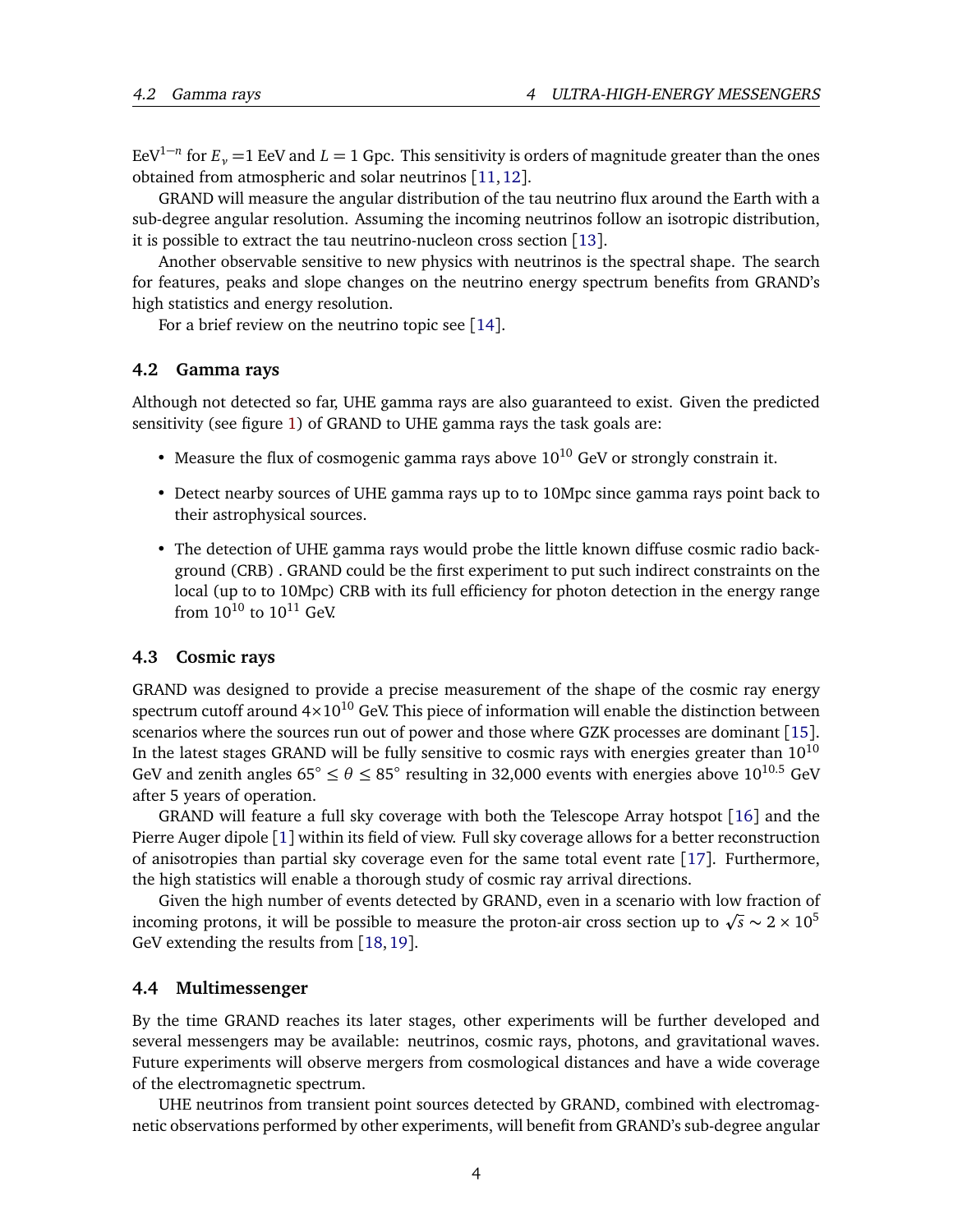resolution and timing making it possible to pinpoint neutrino sources from galaxies within the field of view.

The UHE gamma rays from transient point sources produce synchrotron radiation through their interaction with the Large Scale Structure around the source. It is possible to perform joint analysis since the former can be detected by GRAND and the latter by other experiments. Synchrotron emission with energies greater than 0.1 TeV produced in magnetized structured regions where the sources are embedded [[20](#page-6-5)] may be detected by Cherenkov Telescope Array - CTA [[21](#page-6-6)]. The Large High Altitude Air Shower Observatory (LHAASO) reported events with energies from 100 TeV up to 1.4 PeV [[22](#page-6-7)]. Another possible joint analysis combines gamma rays from short Gamma Ray Bursts detected by GRAND and gravitational waves detected by Laser Interferometer Gravitational-Wave Observatories - LIGO, VIRGO and KAGRA [[23](#page-6-8)] (emitted hours or days earlier).

Due to its unprecedented UHE neutrino sensitivity, GRAND will be a crucial triggering and follow up partner in multimessenger programs.

### **5 GRANDProto300**

The next stage of GRAND is the 300-antenna pathfinder GRANDProto300 [[24](#page-6-9)]. It will cover an area of 200 km<sup>2</sup> with radio antennas, 100 of which have been produced and are ready to be deployed. It aims to validate GRAND as a standalone radio detection array and realize the selftrigger techniques. It will also be a test bench to improve angular, energy and mass composition reconstructions.

The focus of this stage is the detection of very inclined events with energies from 30 PeV to 1 EeV in order to study the galactic to extragalactic transition on the origin of cosmic rays. It has potential sensitivity for radio transients such as Giant Radio Pulses and Fast Radio Bursts.

In the current GRAND schedule GRANDOProto300 is planned to begin its operations this year.

## **6 Conclusion**

GRAND was designed to be the largest UHE particle observatory in the world with improved statistics and full sky coverage. A modular design using relatively inexpensive antennas make it possible to have sites all around the world and cover a larger area. It will be sensitive to cosmic rays, cosmogenic neutrinos and cosmogenic gamma rays making it possible to perform multimessenger studies, specially when combined with other experiments. In the near future GRANDProto300 will begin its operation studying the galactic to extragalactic transition and serving as a pathfinder for the later stages.

### **Acknowledgements**

I thank Prof. Jaime Álvarez-Muñiz, Dr. Rafael. A. Batista, Prof. João R. T. de Mello Neto and Dr. Peter B. Denton for useful suggestions and comments on this paper and Prof. Mauricio Bustamante for discussions on the topic.

5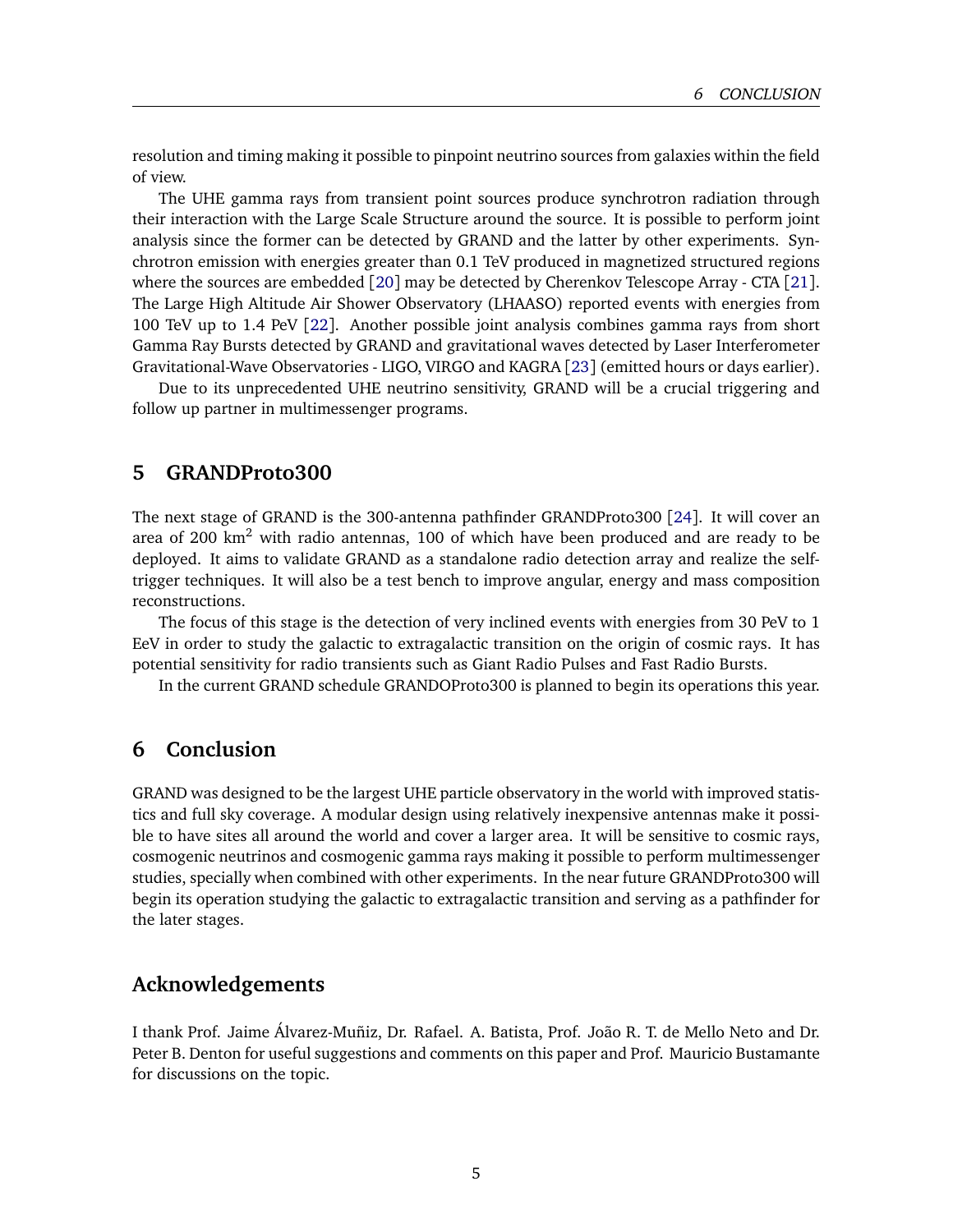## **References**

- <span id="page-5-0"></span>[1] A. Aab *et al.*, *Observation of a large-scale anisotropy in the arrival directions of cosmic rays above 8* × *10*<sup>18</sup> *eV*, Science **357**(6357), 1266–1270 (2017), doi:10.1126/[science.aan4338.](https://doi.org/10.1126/science.aan4338)
- <span id="page-5-1"></span>[2] R. Alves Batista *et al.*, *Open Questions in Cosmic-Ray Research at Ultrahigh Energies*, Frontiers in Astronomy and Space Sciences **6** (2019), doi:10.3389/[fspas.2019.00023.](https://doi.org/10.3389/fspas.2019.00023)
- <span id="page-5-2"></span>[3] R. A. Batista, R. M. de Almeida, B. L. Lago and K. Kotera, *Cosmogenic photon and neutrino fluxes in the Auger era*, Journal of Cosmology and Astroparticle Physics **2019**(01), 002–002 (2019), doi:10.1088/[1475-7516](https://doi.org/10.1088/1475-7516/2019/01/002)/2019/01/002.
- <span id="page-5-3"></span>[4] B. Sarkar, K.-H. Kampert, J. Kulbartz, L. Maccione, N. Nierstenhoefer and G. Sigl, *Ultra-High Energy Photon and Neutrino Fluxes in Realistic Astrophysical Scenarios*, In *Proceedings of 32th International Cosmic Ray Conference — PoS(ICRC2011)*, vol. 2, p. 198, doi:10.7529/[ICRC2011](https://doi.org/10.7529/ICRC2011/V02/1087)/V02/1087 (2011).
- <span id="page-5-4"></span>[5] J. Álvarez-Muñiz *et al.*, *The Giant Radio Array for Neutrino Detection (GRAND): Science and design*, Science China Physics, Mechanics & Astronomy **63**(1) (2019), doi[:10.1007](https://doi.org/10.1007/s11433-018-9385-7)/s11433- [018-9385-7.](https://doi.org/10.1007/s11433-018-9385-7)
- <span id="page-5-5"></span>[6] K. Masui *et al.*, *Dense magnetized plasma associated with a fast radio burst*, Nature **528**(7583), 523–525 (2015), doi:10.1038/[nature15769.](https://doi.org/10.1038/nature15769)
- <span id="page-5-6"></span>[7] V. Soglasnov, *Amazing properties of giant pulses and the nature of pulsar's radio emission*, <https://arxiv.org/abs/astro-ph/0701190> (2006).
- <span id="page-5-7"></span>[8] J. D. Bowman *et al.*, *An absorption profile centred at 78 megahertz in the sky-averaged spectrum*, Nature **555**(7694), 67–70 (2018), doi:10.1038/[nature25792.](https://doi.org/10.1038/nature25792)
- <span id="page-5-8"></span>[9] T. Huege, *Radio detection of cosmic ray air showers in the digital era*, Physics Reports **620**, 1–52 (2016), doi:10.1016/[j.physrep.2016.02.001.](https://doi.org/10.1016/j.physrep.2016.02.001)
- <span id="page-5-9"></span>[10] K. Fang, K. Kotera, M. C. Miller, K. Murase and F. Oikonomou, *Identifying ultrahighenergy cosmic-ray accelerators with future ultrahigh-energy neutrino detectors*, Journal of Cosmology and Astroparticle Physics **2016**(12), 017–017 (2016), doi[:10.1088](https://doi.org/10.1088/1475-7516/2016/12/017)/1475- [7516](https://doi.org/10.1088/1475-7516/2016/12/017)/2016/12/017.
- <span id="page-5-10"></span>[11] R. Abbasi *et al.*, *Search for a Lorentz-violating sidereal signal with atmospheric neutrinos in IceCube*, Physical Review D **82**(11) (2010), doi:10.1103/[physrevd.82.112003.](https://doi.org/10.1103/physrevd.82.112003)
- <span id="page-5-11"></span>[12] K. Abe *et al.*, *Test of Lorentz invariance with atmospheric neutrinos*, Physical Review D **91**(5) (2015), doi:10.1103/[physrevd.91.052003.](https://doi.org/10.1103/physrevd.91.052003)
- <span id="page-5-12"></span>[13] P. B. Denton and Y. Kini, *Ultrahigh-energy tau neutrino cross sections with GRAND and PO-EMMA*, Physical Review D **102**(12) (2020), doi:10.1103/[physrevd.102.123019.](https://doi.org/10.1103/physrevd.102.123019)
- <span id="page-5-13"></span>[14] M. Bustamante, *et al.*, *Fundamental Physics with High-Energy Astrophysical Neutrinos Today and in the Future*, In *Proceedings of 36th International Cosmic Ray Conference — PoS(ICRC2019)*, vol. 358, p. 849, doi:10.22323/[1.358.0849](https://doi.org/10.22323/1.358.0849) (2019).